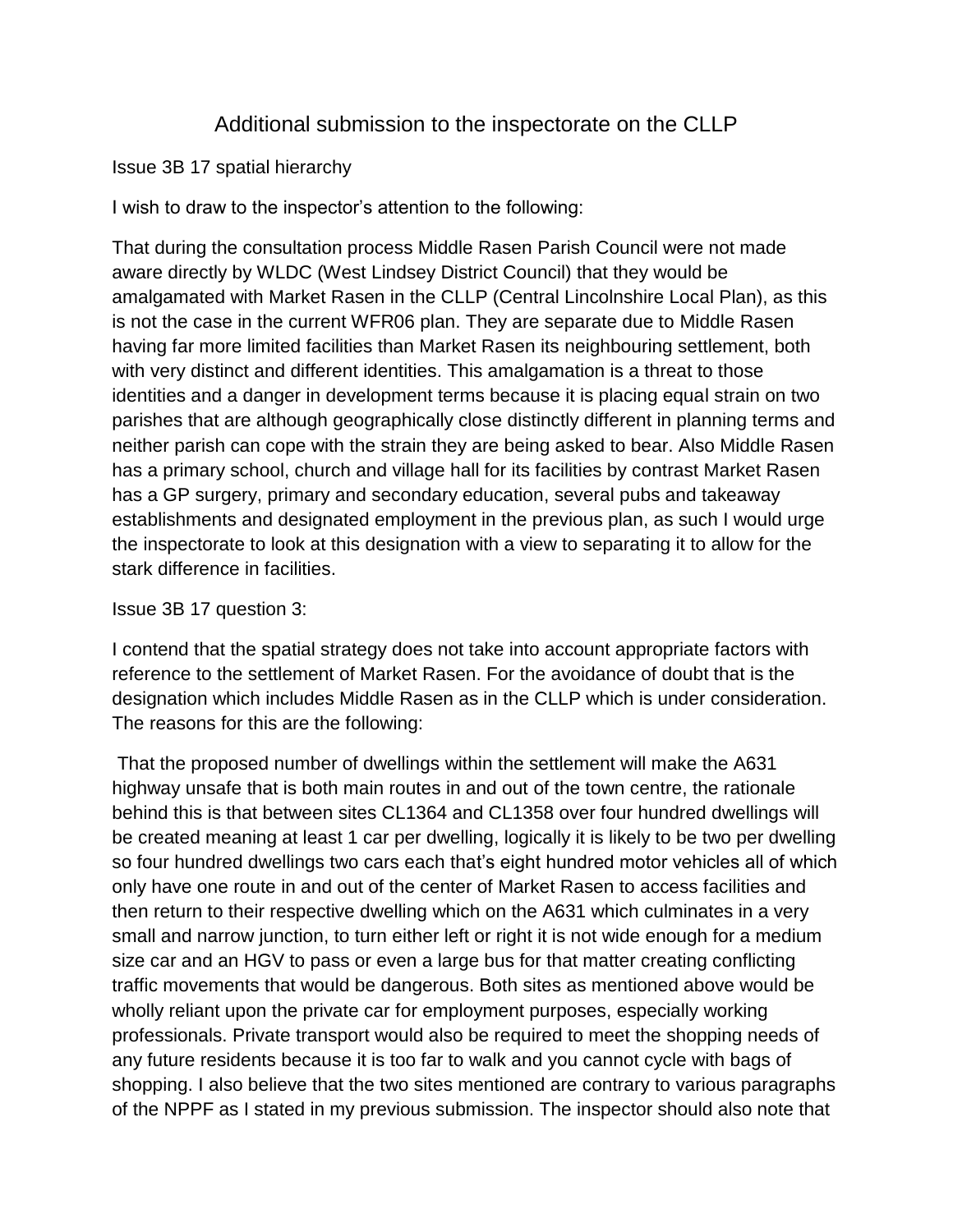busses don't run on weekends and stop running out of Market Rasen in the evening, again adding a further reliance on the private car which is contrary to the NPPF. I also wish to draw the inspectors attention to the situation to the stretch of the A631 that runs through the centre of Market Rasen which is regularly partially blocked by parked cars on either side again creating a source of conflicting traffic movements, however if a large HGV and farming vehicle were seeking to go east and west respectively the whole centre of town would come to a standstill because the highway would be completely blocked. This situation is bad enough now without expecting that stretch of highway to take additional capacity. The A631 cannot expand within the town centre which developed hundreds of years ago and there is therefore no opportunity to handle any additional capacity in my view.

Furthermore, I enclose a screen shot below from the practice manager of the GP surgery in Market Rasen which relates to how the practice would cope with the additional housing proposed.

Sport Finance Celebrity **Style** Weather **Answers Flickr Mobile** More  $\sim$ **Search Mail** Search web  $Q$  All  $\vee$ Thomas, search your mailbox Search results  $\leftrightarrow$  $\blacksquare$  Archive  $\overline{\mathbf{H}}$  Move  $\sim$  $\overline{\overline{\mathbf{m}}}$  Delete  $\otimes$  Spam  $\sim$ \*\*\* More v Developments in Market Rasen (4) Elaine.Lovell@LincolnshireEastCCG.nhs.uk 17 May at 6:24 PM  $\rightarrow$ To cllr.t.smith@west-lindsey.gov.uk Good afternoon An increase in the number of patients is obviously something we are very concerned about. Our current list size is 10,177 (up by just over 1% since 24 June 2015) We have 4.6 wte - their individual lists run at 2212 each which is already above the national average. Using the rough calculations used by the NHS - 551 new homes could equate to 1267 new patients which would make us operating as clinically unsafe with GPs having individual lists of 2488. They use to say an average list size for a GP was 1800 but I fear those days have gone. Even if we wanted to employ another GP this could prove<br>difficult. Lincolnshire is currently running 75 GPs have been doing alot of work on this. Space is of a premium - a survey by Faithful and Gould for NHS England calculated that the usage of the building during opening hours ran at 92% We have a large nursing team consisting of a Nurse Practitioner, Minor Illness Nurse, Nurse for Elderly Patients trying to avoid unnecessary hospital admissions, 4 Practice Nurses, 2 Health Care Assistants and 2 Phlebotomist. These clinicians are supported by 6 dispensers, 6 receptionist and 7 Administrative staff including myself. The practice does not have any further rooms that it can convert into clinical areas. There is an area to the rear of the building which could be extended but it is certainly not something the practice would be happy to pay for. We would probably find it very difficult to close our list as this has to be approved by NHS England and the nearest surgeries are at Wragby, Caistor or Louth I have previously expressed my concerns to both NHS England and Chestnut Homes who asked for our capacity in June 2014 As a practice we like to think that we give our patients a good service, this would not be possible to sustain if the list size increased by the proportions mentioned above without additional clinicians. I hope my comments are helpful

If you would prefer this email to be forwarded to you separately please let me know and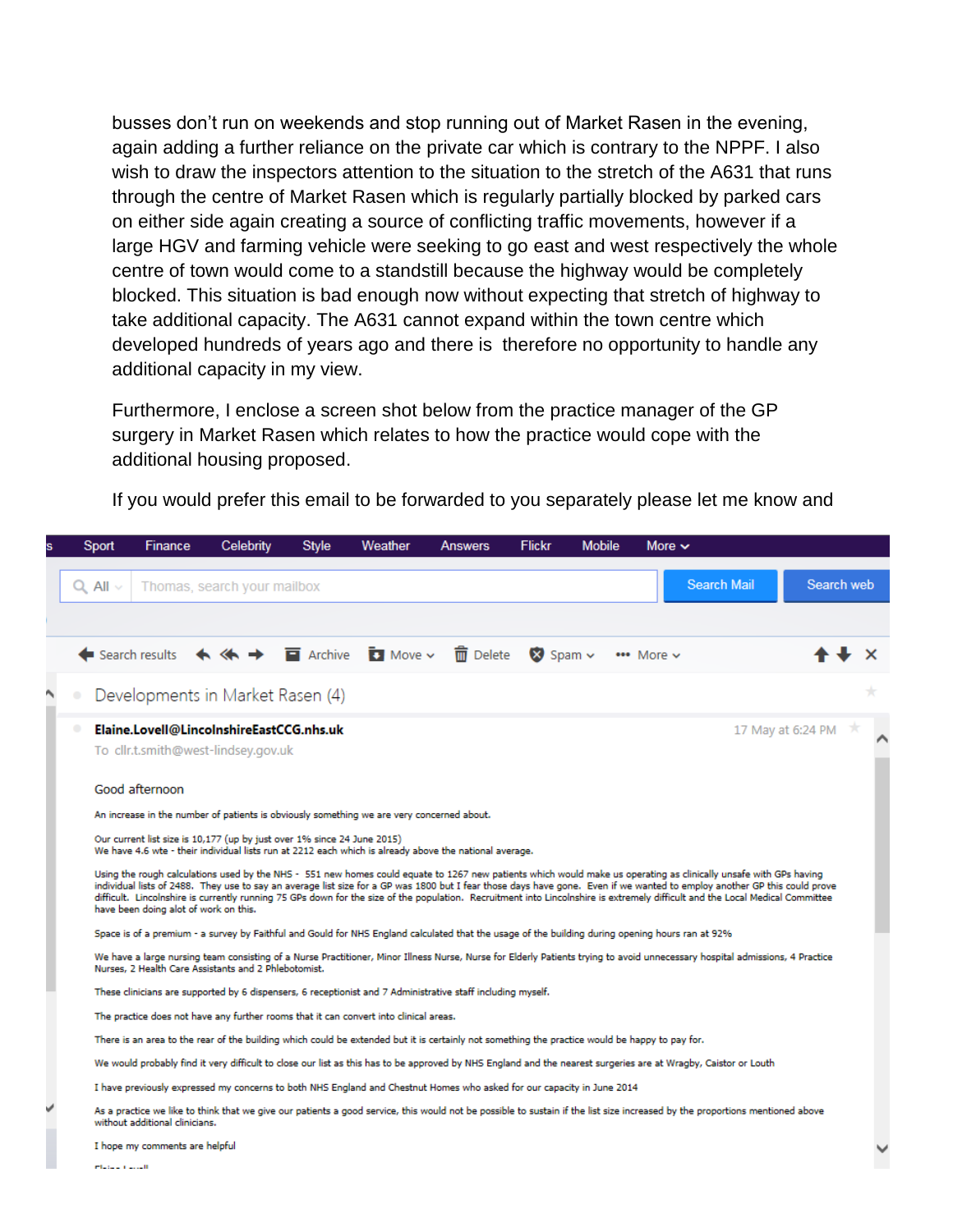I shall be more than happy to do so - I have the practice managers permission to use this as I have done in a previous submission.

## Issue 3B 17 question 3:

Finally I wish to draw the inspector's attention to the lack of facilities for the community in Market Rasen particularly with regards to leisure facilities. The current situation is a part time leisure provision secured by a leisure contract with WLDC and De Aston School. However, that means the facilities cannot be used during school hours, weekends or during school holidays. I contend that this arrangement has not been acceptable in terms of leisure provision for a settlement of Market Rasen's size for some considerable time, even more so with the level of development proposed in the CLLP. The current arrangement WLDC have with De Aston School around leisure provision is due to end on May 31st 2018 and there is nothing in the local plan to provide an enhancement of leisure provision which Market Rasen (CLLP definition) needs and deserves; to me this represents a huge oversight. Furthermore, it again shows how the way the spatial strategy has been analyzed is, to be blunt, lacking if not wholely over optimistic given the additional development of Market Rasen the CLLP seeks to place in what remains a rural market town. and The wishes of the the residents desperately wish to keep it as such. As a result of all the issues I have highlighted above to you I contend that in respect of Market Rasen (definition of that in the CLLP) is contrary to the following NPPF paragraphs

(see below and until the end of the document)

## Paragraph 7

In respect of the social and environmental role the above highlights how the level of development currently proposed for Market Rasen will adversely affect the ability of future generations.

It harms the health and wellbeing of the community through lack of adequate leisure facilities and inaccessibility of local services except by car . Through this document it also harms social wellbeing as the primary schools in the immediate Market Rasen area are already full, so any additional children would have to be bussed out, separating them from the community in which they live.

It also harms the environmental aspect of paragraph 7 as it will take away from the natural environment and increase pollution because, as stated though out my representation, the current spatial strategy necessitates long distance travel especially for professionals.